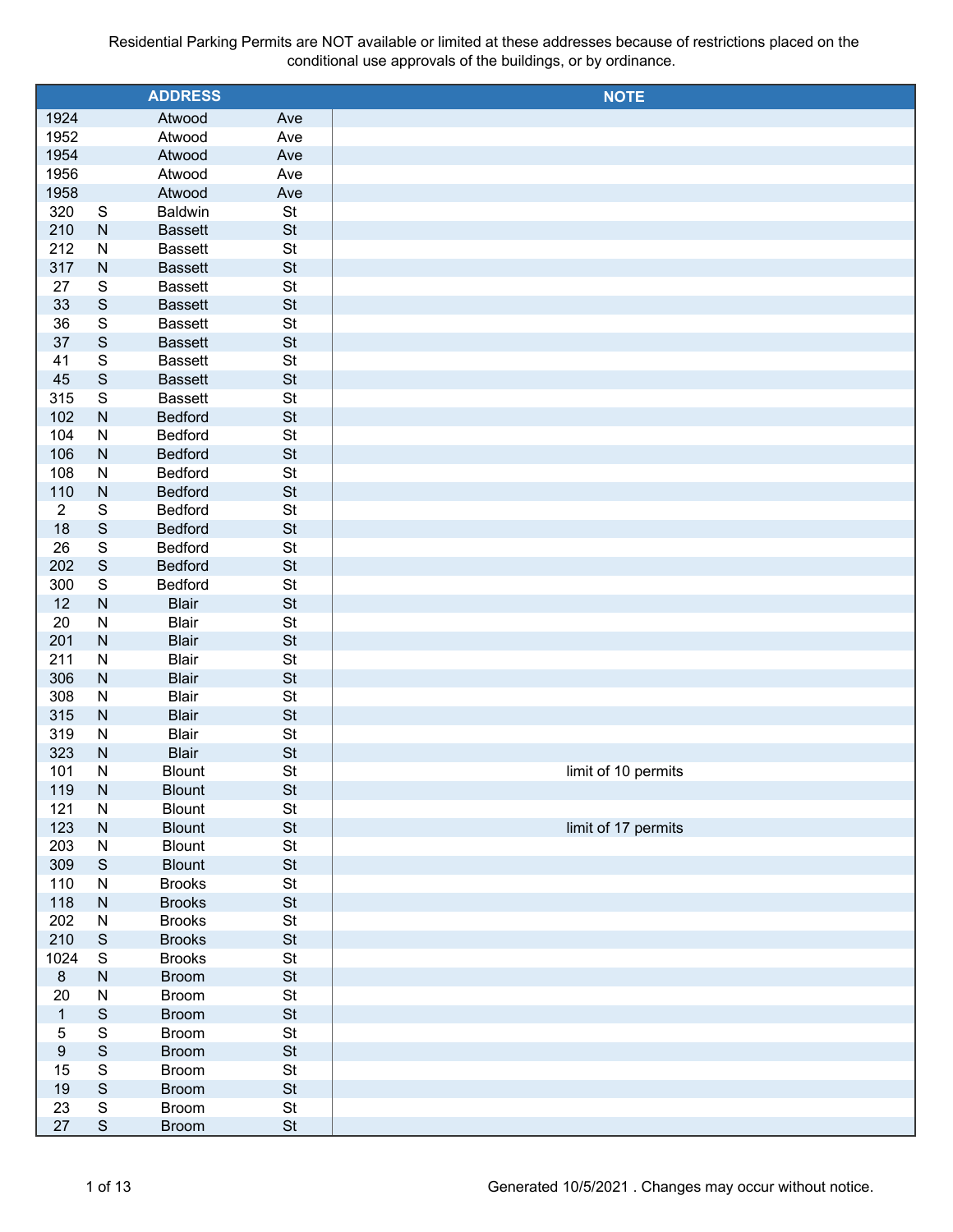|                  |                         | <b>ADDRESS</b> |                | <b>NOTE</b> |
|------------------|-------------------------|----------------|----------------|-------------|
| 31               | ${\mathsf S}$           | <b>Broom</b>   | St             |             |
| 33               | $\mathsf S$             | <b>Broom</b>   | <b>St</b>      |             |
| 35               | $\mathsf S$             | <b>Broom</b>   | St             |             |
| $\sqrt{5}$       | ${\sf N}$               | <b>Butler</b>  | <b>St</b>      |             |
| 15               | ${\sf N}$               | <b>Butler</b>  | St             |             |
| 21               | ${\sf N}$               | <b>Butler</b>  | St             |             |
| 304              | ${\sf N}$               | Carroll        | St             |             |
| 120              | $\mathbf S$             | Carroll        | St             |             |
| 124              | $\overline{\mathbf{s}}$ | Carroll        | St             |             |
| 815              |                         | Cedar          | St             |             |
| 202              | N                       | Charter        | St             |             |
| 206              | ${\sf N}$               | Charter        | St             |             |
| 210              | ${\sf N}$               | Charter        | St             |             |
| 201              | $\mathbf S$             | Charter        | <b>St</b>      |             |
| 206              | $\mathsf S$             | Charter        | St             |             |
| 208              | $\mathbf S$             | Charter        | <b>St</b>      |             |
| 417              |                         | Chestnut       | St             |             |
| 530              |                         | Conklin        | $\mathsf{Pl}$  |             |
| 534              |                         | Conklin        | $\mathsf{Pl}$  |             |
| 536              |                         | Conklin        | $\mathsf{Pl}$  |             |
| 538              |                         | Conklin        | PI             |             |
| 18               | E                       | Dayton         | <b>St</b>      |             |
| 22               | E                       | Dayton         | St             |             |
| 24               | $\mathsf E$             | Dayton         | St             |             |
| 606              | $\mathsf E$             | Dayton         | St             |             |
| 702              | $\mathsf E$             | Dayton         | <b>St</b>      |             |
| 704              | E                       | Dayton         | St             |             |
| 721              | E                       | Dayton         | <b>St</b>      |             |
| 314              | W                       | Dayton         | St             |             |
| 316              | ${\sf W}$               | Dayton         | St             |             |
| 417              | W                       | Dayton         | St             |             |
| 420              | ${\sf W}$               | Dayton         | St             |             |
| 430              | W                       | Dayton         | St             |             |
| 431              | ${\sf W}$               | Dayton         | <b>St</b>      |             |
| 432              | ${\sf W}$               | Dayton         | St             |             |
| 438              | W                       | Dayton         | <b>St</b>      |             |
| 935              | W                       | Dayton         | St             |             |
| 1001             | ${\sf W}$               | Dayton         | <b>St</b>      |             |
| 1003             | W                       | Dayton         | $\mathsf{St}$  |             |
| 1005             | ${\sf W}$               | Dayton         | <b>St</b>      |             |
| 1013             | W                       | Dayton         | $\mathsf{St}$  |             |
| 1015             | ${\sf W}$               | Dayton         | <b>St</b>      |             |
| 1202             | W                       | Dayton         | $\mathsf{St}$  |             |
| 1313             | ${\sf W}$               | Dayton         | <b>St</b>      |             |
| 1315             | W                       | Dayton         | $\mathsf{St}$  |             |
| 903              |                         | Delaplaine     | C <sub>t</sub> |             |
| 903              |                         | Delaplaine     | Ct             |             |
| $\boldsymbol{9}$ | E                       | Doty           | <b>St</b>      |             |
| 122              | W                       | Doty           | $\mathsf{St}$  |             |
| 601              | ${\sf W}$               | Doty           | <b>St</b>      |             |
| 306              |                         | Dow            | Ct             |             |
| 307              |                         | Dow            | C <sub>t</sub> |             |
| 308              |                         | Dow            | Ct             |             |
| 310              |                         | Dow            | C <sub>t</sub> |             |
|                  |                         | Dow            | Ct             |             |
| 311              |                         |                |                |             |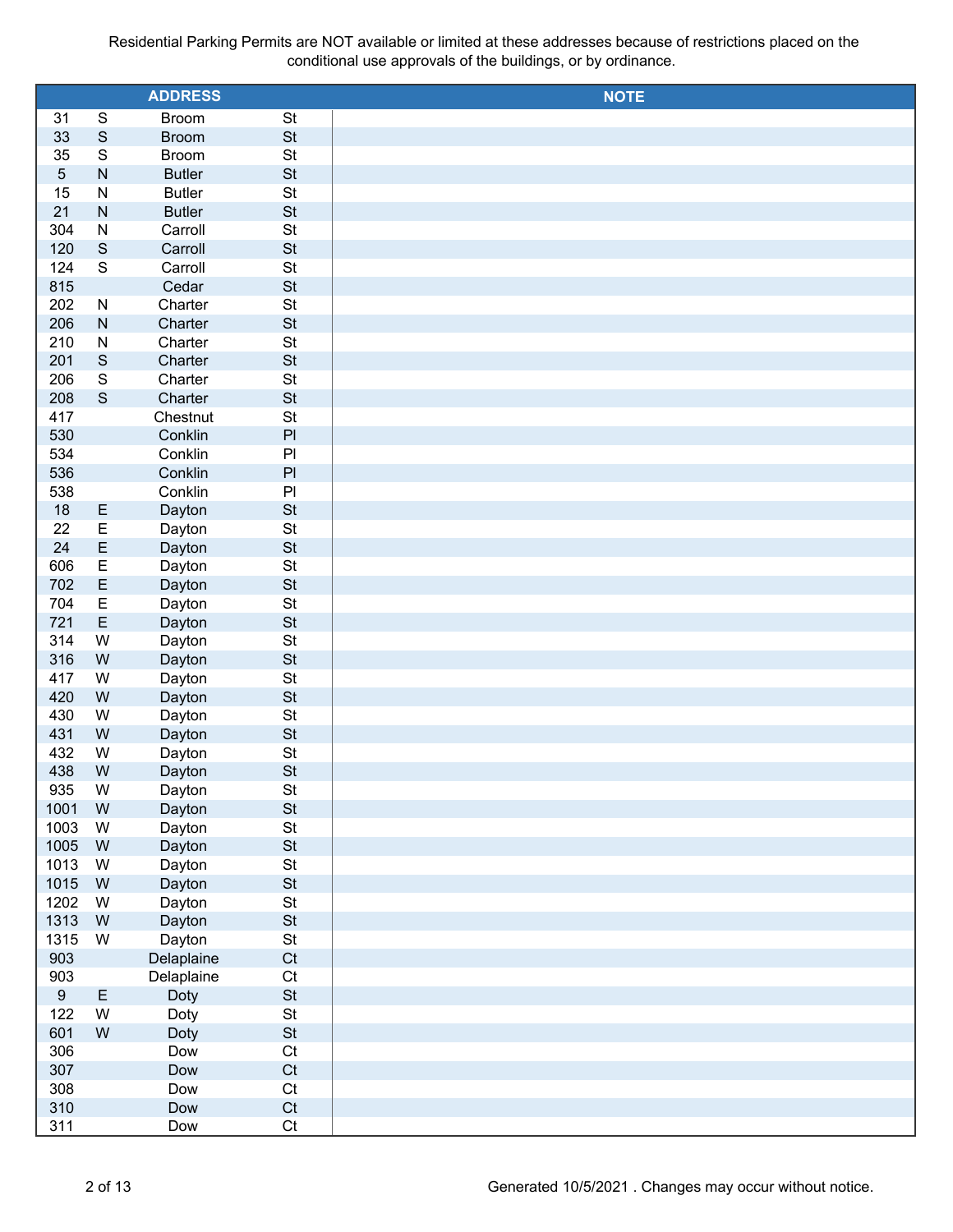|                  |                | <b>ADDRESS</b>       |                | <b>NOTE</b>                                                            |
|------------------|----------------|----------------------|----------------|------------------------------------------------------------------------|
| 312              |                | Dow                  | C <sub>t</sub> |                                                                        |
| 313              |                | Dow                  | C <sub>t</sub> |                                                                        |
| 314              |                | Dow                  | C <sub>t</sub> |                                                                        |
| 316              |                | Dow                  | C <sub>t</sub> |                                                                        |
| 318              |                | Dow                  | C <sub>t</sub> |                                                                        |
| 320              |                | Dow                  | Ct             |                                                                        |
| 322              |                | Dow                  | C <sub>t</sub> |                                                                        |
| 324              |                | Dow                  | Ct             |                                                                        |
| 330              |                | Dow                  | C <sub>t</sub> |                                                                        |
| 333              |                | Dow                  | Ct             |                                                                        |
| 334              |                | Dow                  | C <sub>t</sub> |                                                                        |
| 902              |                | <b>Drake</b>         | <b>St</b>      | The combined limit for 902 S Drake St and 444 S Park St is 15 permits. |
| 301              |                | East Campus          | Mall           |                                                                        |
| 311              |                | East Campus          | Mall           |                                                                        |
| 333              |                | East Campus          | Mall           |                                                                        |
| 341              |                | East Campus          | Mall           |                                                                        |
| 353              |                | East Campus          | Mall           |                                                                        |
| 365              |                | East Campus          | Mall           |                                                                        |
| 377              |                | East Campus          | Mall           |                                                                        |
| 389              |                | East Campus          | Mall           |                                                                        |
| 435              |                | East Campus          | Mall           |                                                                        |
| 439              |                | East Campus          | Mall           |                                                                        |
| 1007             |                | Fish Hatchery        | Rd             |                                                                        |
| 1012             |                | Fish Hatchery        | Rd             |                                                                        |
| 1027             |                | <b>Fish Hatchery</b> | Rd             |                                                                        |
| 311              | $\mathsf{N}$   | Frances              | St             |                                                                        |
| 313              | $\mathsf{N}$   | Frances              | <b>St</b>      |                                                                        |
| 431              | ${\sf N}$      | Frances              | St             |                                                                        |
| 435              | $\mathsf{N}$   | Frances              | <b>St</b>      |                                                                        |
| 437              | ${\sf N}$      | Frances              | <b>St</b>      |                                                                        |
| 439              | $\mathsf{N}$   | Frances              | <b>St</b>      |                                                                        |
| 620              | ${\sf N}$      | Frances              | <b>St</b>      |                                                                        |
| 101              | $\mathsf{N}$   | Franklin             | <b>St</b>      |                                                                        |
| 103              | ${\sf N}$      | Franklin             | <b>St</b>      |                                                                        |
| 105              | $\overline{N}$ | Franklin             | <b>St</b>      |                                                                        |
| 107              | N              | Franklin             | St             |                                                                        |
| 109              | ${\sf N}$      | Franklin             | <b>St</b>      |                                                                        |
| $\mathbf{1}$     |                | Gerry                | Ct             |                                                                        |
| $\overline{c}$   |                | Gerry                | C <sub>t</sub> |                                                                        |
| $\boldsymbol{9}$ |                | Gerry                | Ct             |                                                                        |
| 10               |                | Gerry                | C <sub>t</sub> |                                                                        |
| 102              |                | Gerry                | Ct             |                                                                        |
| 106<br>110       |                | Gerry                | Ct<br>Ct       |                                                                        |
| 111              |                | Gerry                | Ct             |                                                                        |
| 114              |                | Gerry                | Ct             |                                                                        |
| 115              |                | Gerry                | Ct             |                                                                        |
| 130              | Е              | Gerry<br>Gilman      | <b>St</b>      |                                                                        |
| 244              | ${\sf W}$      | Gilman               | St             |                                                                        |
| 248              | W              | Gilman               | <b>St</b>      |                                                                        |
| 434              | ${\sf W}$      | Gilman               | <b>St</b>      |                                                                        |
| 436              | W              | Gilman               | <b>St</b>      |                                                                        |
| 438              | ${\sf W}$      | Gilman               | <b>St</b>      |                                                                        |
| 439              | W              | Gilman               | St             |                                                                        |
| 441              | W              | Gilman               | <b>St</b>      |                                                                        |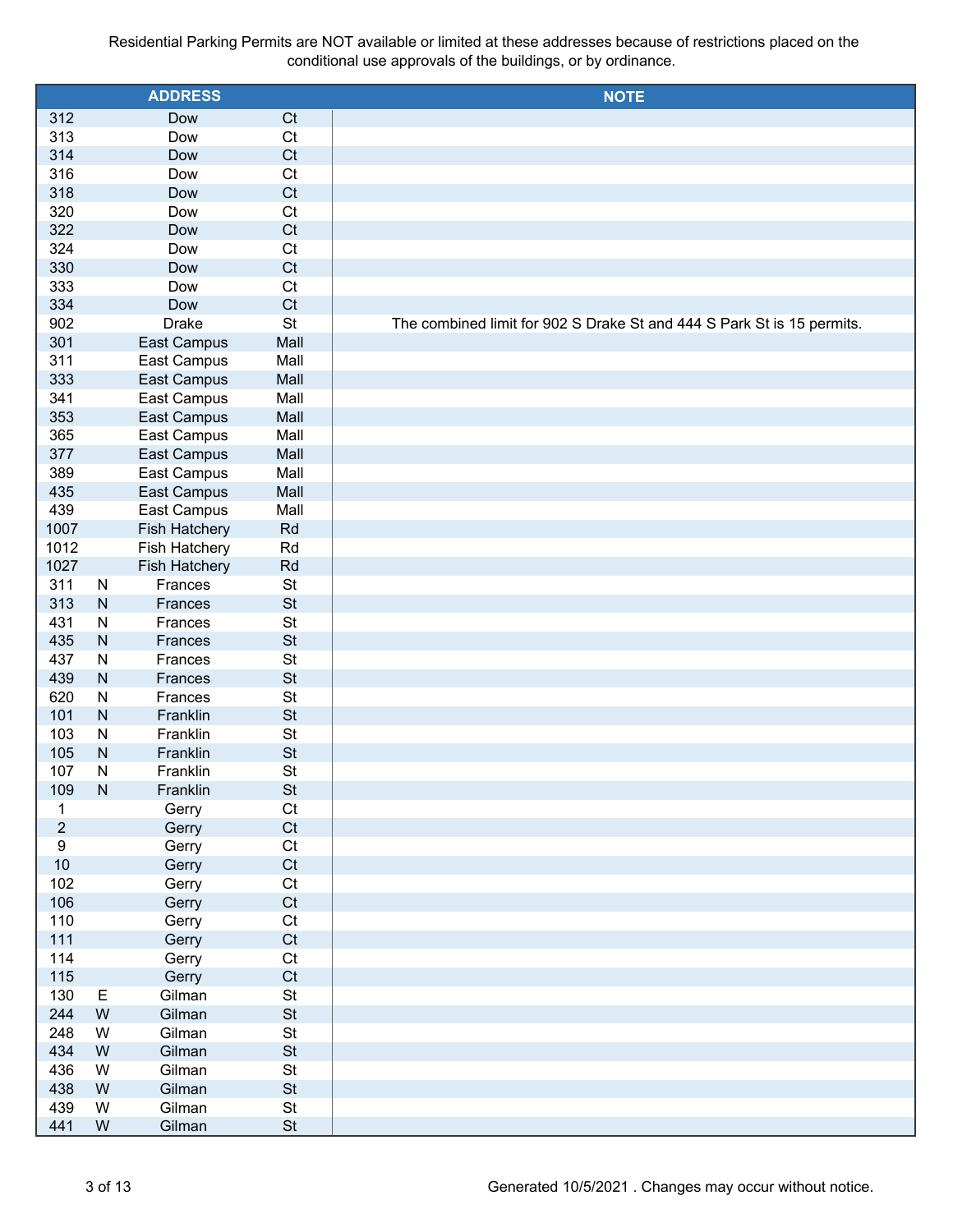|      |               | <b>ADDRESS</b> |           | <b>NOTE</b>                                                             |
|------|---------------|----------------|-----------|-------------------------------------------------------------------------|
| 443  | W             | Gilman         | <b>St</b> |                                                                         |
| 601  | $\mathsf E$   | Gorham         | <b>St</b> |                                                                         |
| 609  | $\mathsf E$   | Gorham         | St        |                                                                         |
| 615  | E             | Gorham         | <b>St</b> |                                                                         |
| 619  | $\mathsf E$   | Gorham         | St        |                                                                         |
| 623  | $\mathsf E$   | Gorham         | <b>St</b> |                                                                         |
| 201  | W             | Gorham         | St        |                                                                         |
| 202  | ${\sf W}$     | Gorham         | <b>St</b> | The combined limit for 202, 204, and 208 W Gorham Street is 15 permits. |
| 203  | W             | Gorham         | St        |                                                                         |
| 204  | ${\sf W}$     | Gorham         | <b>St</b> | The combined limit for 202, 204, and 208 W Gorham Street is 15 permits. |
| 208  | W             | Gorham         | St        | The combined limit for 202, 204, and 208 W Gorham Street is 15 permits. |
| 212  | ${\sf W}$     | Gorham         | <b>St</b> |                                                                         |
| 420  | W             | Gorham         | St        |                                                                         |
| 422  | ${\sf W}$     | Gorham         | <b>St</b> |                                                                         |
| 430  | W             | Gorham         | St        |                                                                         |
| 431  | ${\sf W}$     | Gorham         | <b>St</b> |                                                                         |
| 432  | W             | Gorham         | St        |                                                                         |
| 434  | ${\sf W}$     | Gorham         | <b>St</b> |                                                                         |
| 437  | W             | Gorham         | St        |                                                                         |
| 125  | ${\sf N}$     | Hamilton       | <b>St</b> |                                                                         |
| 127  | ${\sf N}$     | Hamilton       | St        |                                                                         |
| 301  | ${\sf N}$     | Hamilton       | <b>St</b> |                                                                         |
| 303  | ${\sf N}$     | Hamilton       | St        |                                                                         |
| 305  | ${\sf N}$     | Hamilton       | <b>St</b> |                                                                         |
| 307  | ${\sf N}$     | Hamilton       | St        |                                                                         |
| 113  | $\mathsf S$   | Hamilton       | <b>St</b> |                                                                         |
| 117  | $\mathbb S$   | Hamilton       | St        |                                                                         |
| 222  | $\mathsf S$   | Hamilton       | <b>St</b> |                                                                         |
| 230  | $\mathbb S$   | Hamilton       | St        |                                                                         |
| 232  | $\mathsf{S}$  | Hamilton       | <b>St</b> |                                                                         |
| 118  | $\mathbb S$   | Hancock        | St        |                                                                         |
| 120  | $\mathsf{S}$  | Hancock        | <b>St</b> |                                                                         |
| 122  | $\mathbf S$   | Hancock        | St        |                                                                         |
| 706  |               | Harrison       | <b>St</b> |                                                                         |
| 710  |               | Harrison       | St        |                                                                         |
| 714  |               | Harrison       | <b>St</b> |                                                                         |
| 716  |               | Harrison       | <b>St</b> |                                                                         |
| 718  |               | Harrison       | <b>St</b> |                                                                         |
| 2900 |               | Harvey         | St        |                                                                         |
| 2902 |               | Harvey         | <b>St</b> |                                                                         |
| 2904 |               | Harvey         | St        |                                                                         |
| 2906 |               | Harvey         | <b>St</b> |                                                                         |
| 2908 |               | Harvey         | St        |                                                                         |
| 2910 |               | Harvey         | <b>St</b> |                                                                         |
| 2912 |               | Harvey         | St        |                                                                         |
| 2914 |               | Harvey         | <b>St</b> |                                                                         |
| 322  | ${\sf N}$     | Henry          | St        |                                                                         |
| 324  | ${\sf N}$     | Henry          | <b>St</b> |                                                                         |
| 402  | ${\sf N}$     | Henry          | St        |                                                                         |
| 633  | ${\sf N}$     | Henry          | <b>St</b> |                                                                         |
| 640  | ${\sf N}$     | Henry          | St        |                                                                         |
| 22   | $\mathbf S$   | Henry          | <b>St</b> |                                                                         |
| 26   | ${\mathbb S}$ | Henry          | St        |                                                                         |
| 30   | $\mathsf S$   | Henry          | <b>St</b> |                                                                         |
| 34   | S             | Henry          | St        |                                                                         |
|      |               |                |           |                                                                         |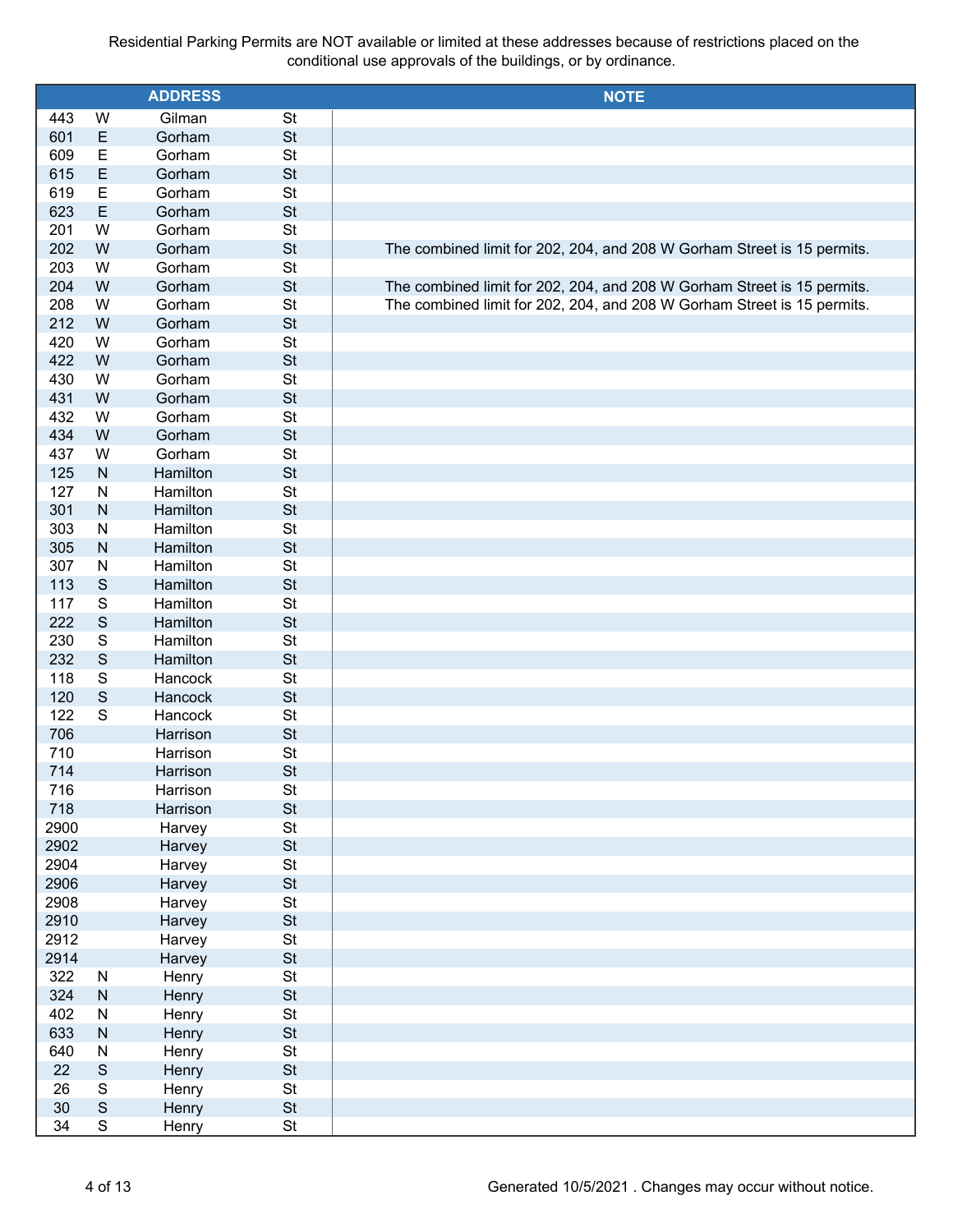|            |                         | <b>ADDRESS</b> |                            | <b>NOTE</b> |
|------------|-------------------------|----------------|----------------------------|-------------|
| 38         | $\mathsf S$             | Henry          | <b>St</b>                  |             |
| 42         | $\mathsf S$             | Henry          | $\mathsf{St}$              |             |
| 46         | $\mathsf S$             | Henry          | <b>St</b>                  |             |
| 50         | $\overline{\mathbf{S}}$ | Henry          | $\mathsf{St}$              |             |
| 54         | $\mathsf S$             | Henry          | <b>St</b>                  |             |
| 58         | $\overline{\mathbf{S}}$ | Henry          | St                         |             |
| 211        | $\mathbf S$             | Henry          | <b>St</b>                  |             |
| 1033       |                         | High           | St                         |             |
| 408        |                         | Highland       | Ave                        |             |
| 498        |                         | Highland       | Ave                        |             |
| 510        |                         | Highland       | Ave                        |             |
| 602        | E                       | Johnson        | $\mathsf{St}$              |             |
| 614        | $\mathsf E$             | Johnson        | <b>St</b>                  |             |
| 626        | E                       | Johnson        | St                         |             |
| 709        | $\mathsf E$             | Johnson        | <b>St</b>                  |             |
| 713        | E                       | Johnson        | St                         |             |
| 719        | $\mathsf E$             | Johnson        | <b>St</b>                  |             |
| 721        | E                       | Johnson        | St                         |             |
| 723        | $\mathsf E$             | Johnson        | <b>St</b>                  |             |
| 725        | E                       | Johnson        | <b>St</b>                  |             |
| 727        | $\mathsf E$             | Johnson        | <b>St</b>                  |             |
| 729        | E                       | Johnson        | <b>St</b>                  |             |
| 2046       | $\mathsf E$             | Johnson        | <b>St</b>                  |             |
| 2050       | $\mathsf E$             | Johnson        | <b>St</b>                  |             |
| 102        | W                       | Johnson        | <b>St</b>                  |             |
| 305        | W                       | Johnson        | St                         |             |
| 309        | ${\sf W}$               | Johnson        | <b>St</b>                  |             |
| 313        | W                       | Johnson        | St                         |             |
| 409        | ${\sf W}$               | Johnson        | <b>St</b>                  |             |
| 433        | W                       | Johnson        | <b>St</b>                  |             |
| 702        | ${\sf W}$               | Johnson        | <b>St</b>                  |             |
| 724        | W                       | Johnson        | <b>St</b>                  |             |
| 728        | ${\sf W}$               | Johnson        | <b>St</b>                  |             |
| 734        | W                       | Johnson        | <b>St</b>                  |             |
| 742        | W                       | Johnson        | <b>St</b>                  |             |
| 744        | W                       | Johnson        | <b>St</b>                  |             |
| 1010       | W                       | Johnson        | <b>St</b>                  |             |
| 1022       | W                       | Johnson        | $\mathsf{St}$              |             |
| 318        | ${\sf N}$               | Lake           | <b>St</b>                  |             |
| 324        | ${\sf N}$               | Lake           | $\mathsf{St}$              |             |
| 401        | ${\sf N}$               | Lake           | <b>St</b><br>$\mathsf{St}$ |             |
| 405<br>409 | ${\sf N}$               | Lake           | <b>St</b>                  |             |
| 615        | ${\sf N}$<br>${\sf N}$  | Lake<br>Lake   | $\mathsf{St}$              |             |
| 627        | $\mathsf{N}$            | Lake           | <b>St</b>                  |             |
| 211        | $\mathsf E$             | Lakelawn       | PI                         |             |
| 215        | $\mathsf E$             | Lakelawn       | $\mathsf{Pl}$              |             |
| 217        | $\mathsf E$             | Lakelawn       | P <sub>1</sub>             |             |
| 219        | $\mathsf E$             | Lakelawn       | $\mathsf{Pl}$              |             |
| 201        | W                       | Lakelawn       | P <sub>1</sub>             |             |
| 229        | W                       | Lakelawn       | $\mathsf{Pl}$              |             |
| 210        |                         | Lakelawn       | P <sub>1</sub>             |             |
| 211        |                         | Lakelawn       | $\mathsf{Pl}$              |             |
| 215        |                         | Lakelawn       | P <sub>1</sub>             |             |
| 217        |                         | Lakelawn       | P                          |             |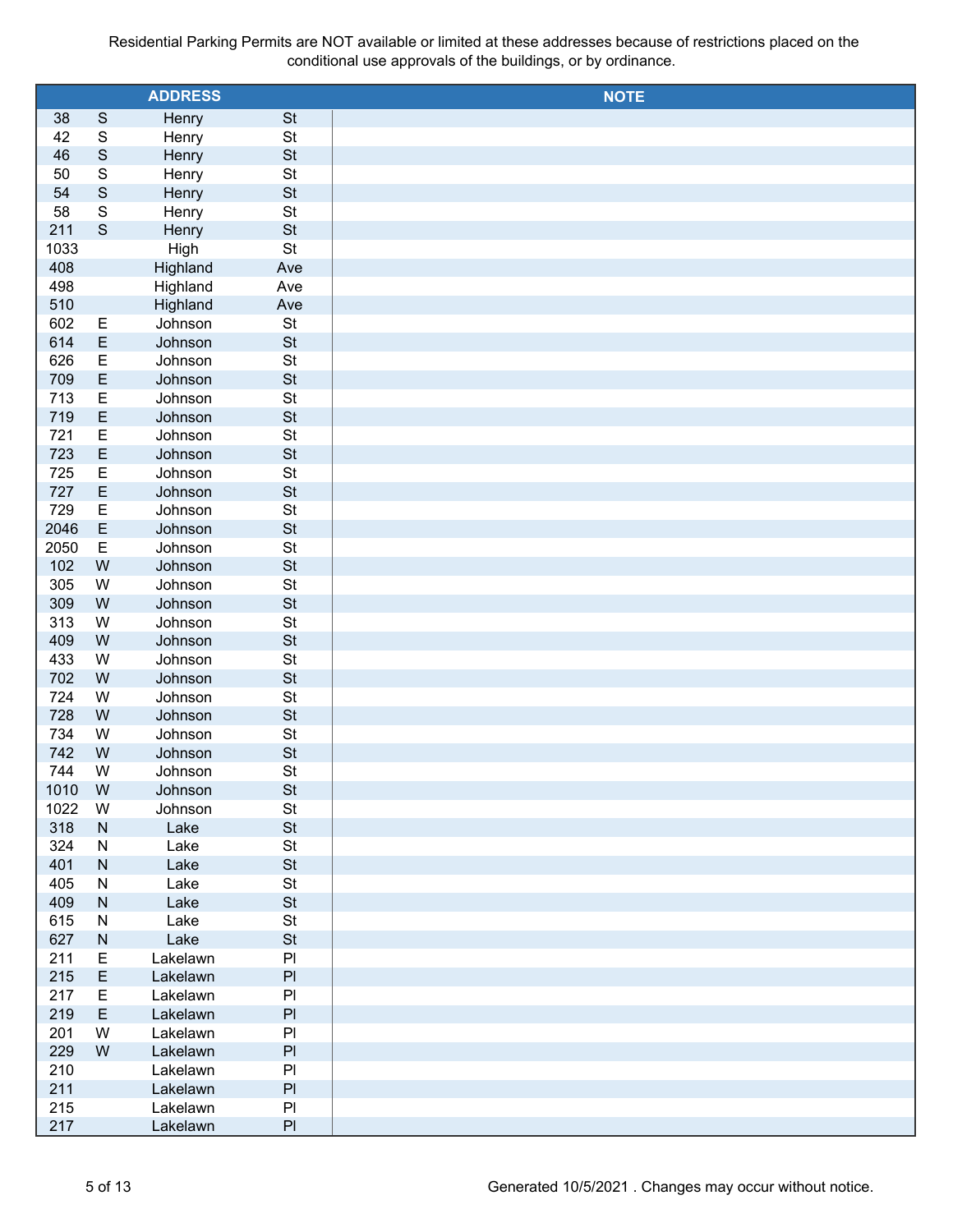|      |                         | <b>ADDRESS</b> |                | <b>NOTE</b> |
|------|-------------------------|----------------|----------------|-------------|
|      |                         |                |                |             |
| 219  |                         | Lakelawn       | PI             |             |
| 12   |                         | Langdon        | <b>St</b>      |             |
| 144  |                         | Langdon        | <b>St</b>      |             |
| 155  |                         | Langdon        | <b>St</b>      |             |
| 222  |                         | Langdon        | <b>St</b>      |             |
| 233  |                         | Langdon        | <b>St</b>      |             |
| 237  |                         | Langdon        | <b>St</b>      |             |
| 610  |                         | Langdon        | <b>St</b>      |             |
| 614  |                         | Langdon        | <b>St</b>      |             |
| 626  |                         | Langdon        | <b>St</b>      |             |
| 10   | ${\sf N}$               | Livingston     | <b>St</b>      |             |
| 16   | ${\sf N}$               | Livingston     | St             |             |
| 22   | ${\sf N}$               | Livingston     | <b>St</b>      |             |
| 23   | ${\sf N}$               | Livingston     | St             |             |
| 110  | ${\sf N}$               | Livingston     | <b>St</b>      |             |
| 301  | $\mathsf S$             | Livingston     | St             |             |
| 302  | $\overline{\mathsf{S}}$ | Livingston     | <b>St</b>      |             |
| 303  | $\mathsf S$             | Livingston     | St             |             |
| 305  | $\mathsf S$             | Livingston     | <b>St</b>      |             |
| 307  | $\mathsf S$             | Livingston     | <b>St</b>      |             |
| 310  | $\mathsf S$             | Livingston     | <b>St</b>      |             |
| 403  | $\mathsf S$             | Livingston     | <b>St</b>      |             |
| 2734 |                         | Lynn           | Ter            |             |
| 2738 |                         |                | Ter            |             |
|      |                         | Lynn           |                |             |
| 525  | Е                       | Main           | St             |             |
| 204  | ${\sf W}$               | Main           | St             |             |
| 306  | ${\sf W}$               | Main           | <b>St</b>      |             |
| 450  | ${\sf W}$               | Main           | St             |             |
| 454  | W                       | Main           | <b>St</b>      |             |
| 506  | W                       | Main           | <b>St</b>      |             |
| 510  | W                       | Main           | St             |             |
| 512  | W                       | Main           | <b>St</b>      |             |
| 514  | W                       | Main           | St             |             |
| 602  | W                       | Main           | <b>St</b>      |             |
| 604  | W                       | Main           | St             |             |
| 606  | W                       | Main           | <b>St</b>      |             |
| 608  | W                       | Main           | <b>St</b>      |             |
| 712  |                         | Market         | PI             |             |
| 615  |                         | Mendota        | C <sub>t</sub> |             |
| 621  |                         | Mendota        | Ct             |             |
| 120  | Ε                       | Mifflin        | St             |             |
| 510  | E                       | Mifflin        | <b>St</b>      |             |
| 621  | E                       | Mifflin        | <b>St</b>      |             |
| 623  | E                       | Mifflin        | <b>St</b>      |             |
| 625  | E                       | Mifflin        | <b>St</b>      |             |
| 627  | E                       | Mifflin        | <b>St</b>      |             |
| 629  | E                       | Mifflin        | <b>St</b>      |             |
| 637  | E                       | Mifflin        | <b>St</b>      |             |
| 702  | Ε                       | Mifflin        | <b>St</b>      |             |
| 745  | E                       | Mifflin        | <b>St</b>      |             |
|      |                         |                |                |             |
| 747  | E                       | Mifflin        | St             |             |
| 749  | E                       | Mifflin        | <b>St</b>      |             |
| 801  | E                       | Mifflin        | St             |             |
| 803  | E                       | Mifflin        | <b>St</b>      |             |
| 805  | E                       | Mifflin        | St             |             |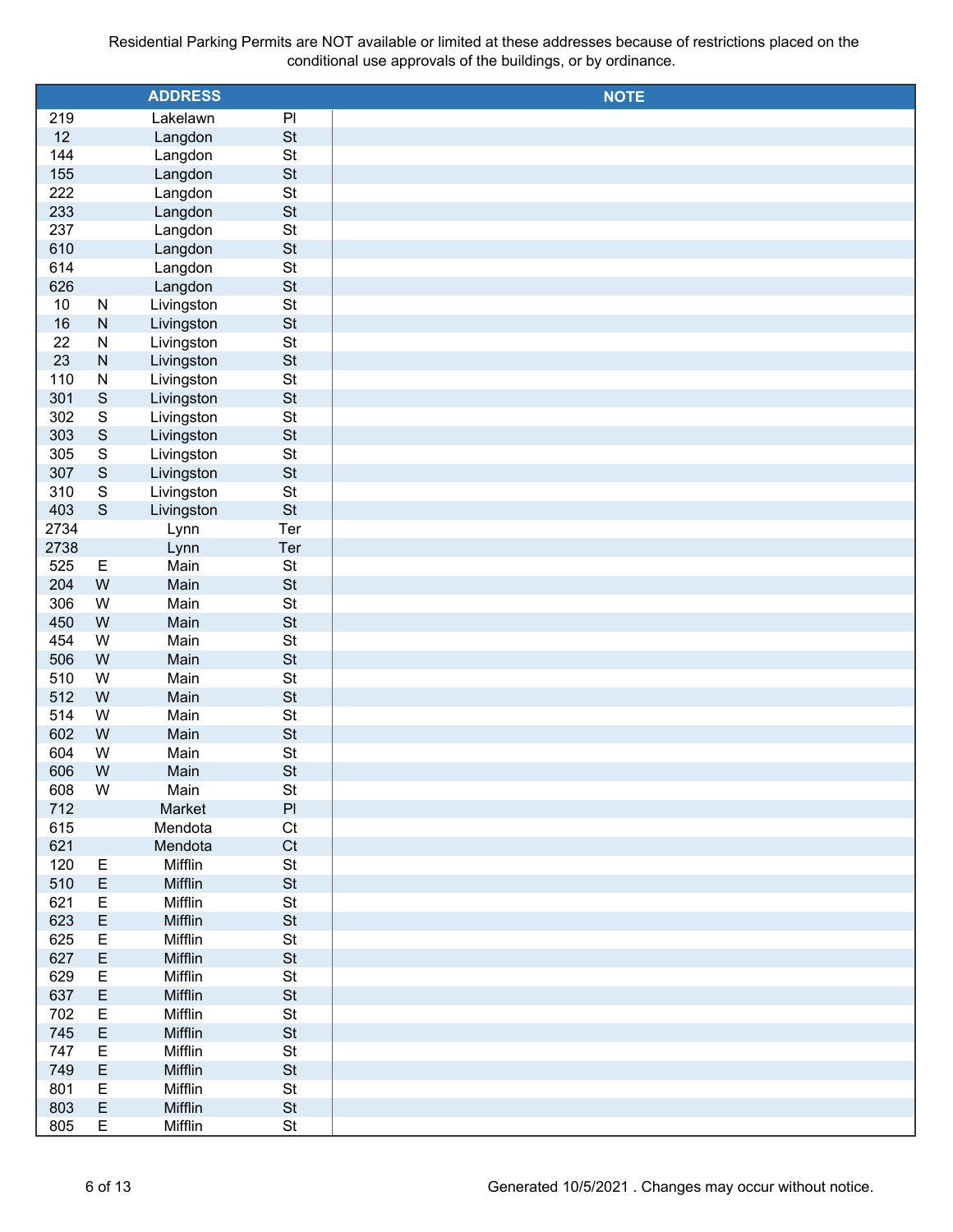|              |               | <b>ADDRESS</b>  |                 | <b>NOTE</b> |
|--------------|---------------|-----------------|-----------------|-------------|
| 807          | E             | Mifflin         | <b>St</b>       |             |
| 809          | Ε             | Mifflin         | St              |             |
| 811          | E             | Mifflin         | <b>St</b>       |             |
| 813          | Ε             | Mifflin         | St              |             |
| 815          | E             | Mifflin         | <b>St</b>       |             |
| 817          | Ε             | Mifflin         | St              |             |
| 819          | E             | Mifflin         | <b>St</b>       |             |
| 821          | Ε             | Mifflin         | St              |             |
| 825          | E             | Mifflin         | <b>St</b>       |             |
| 827          | Ε             | Mifflin         | St              |             |
| 829          | E             | Mifflin         | <b>St</b>       |             |
| 831          | Ε             | Mifflin         | St              |             |
| 833          | E             | Mifflin         | <b>St</b>       |             |
| 835          | Ε             | Mifflin         | St              |             |
| 837          | E             | Mifflin         | <b>St</b>       |             |
| 1947         | E             | Mifflin         | St              |             |
| 424          | ${\sf W}$     | Mifflin         | <b>St</b>       |             |
| 431          | W             | Mifflin         | St              |             |
| 610          | W             | Mifflin         | <b>St</b>       |             |
| 612          | W             | Mifflin         | St              |             |
| 101          | ${\sf N}$     | Mills           | <b>St</b>       |             |
| 111          | ${\sf N}$     | Mills           | St              |             |
| 301          | ${\sf N}$     | Mills           | <b>St</b>       |             |
| 307          | ${\sf N}$     | Mills           | St              |             |
| 309          | ${\sf N}$     | Mills           | <b>St</b>       |             |
| 103          | ${\mathsf S}$ | Mills           | St              |             |
| 115          | $\mathsf S$   | Mills<br>Monroe | <b>St</b><br>St |             |
| 1421<br>1423 |               | Monroe          | <b>St</b>       |             |
| 1425         |               | Monroe          | St              |             |
| 1603         |               | Monroe          | <b>St</b>       |             |
| 1605         |               | Monroe          | St              |             |
| 1609         |               | Monroe          | <b>St</b>       |             |
| 1611         |               | Monroe          | St              |             |
| 1712         |               | Monroe          | <b>St</b>       |             |
| 1714         |               | Monroe          | St              |             |
| 1716         |               | Monroe          | St              |             |
| 1718         |               | Monroe          | St              |             |
| 1722         |               | Monroe          | St              |             |
| 1726         |               | Monroe          | St              |             |
| 1728         |               | Monroe          | St              |             |
| 1802         |               | Monroe          | St              |             |
| 1810         |               | Monroe          | St              |             |
| 1864         |               | Monroe          | St              |             |
| 1900         |               | Monroe          | St              |             |
| 1902         |               | Monroe          | St              |             |
| 1904         |               | Monroe          | <b>St</b>       |             |
| 1909         |               | Monroe          | St              |             |
| 1911         |               | Monroe          | <b>St</b>       |             |
| 1913         |               | Monroe          | St              |             |
| 1915         |               | Monroe          | St              |             |
| 1917         |               | Monroe          | St              |             |
| 2624         |               | Monroe          | St              |             |
| 2630         |               | Monroe          | St              |             |
| 2636         |               | Monroe          | <b>St</b>       |             |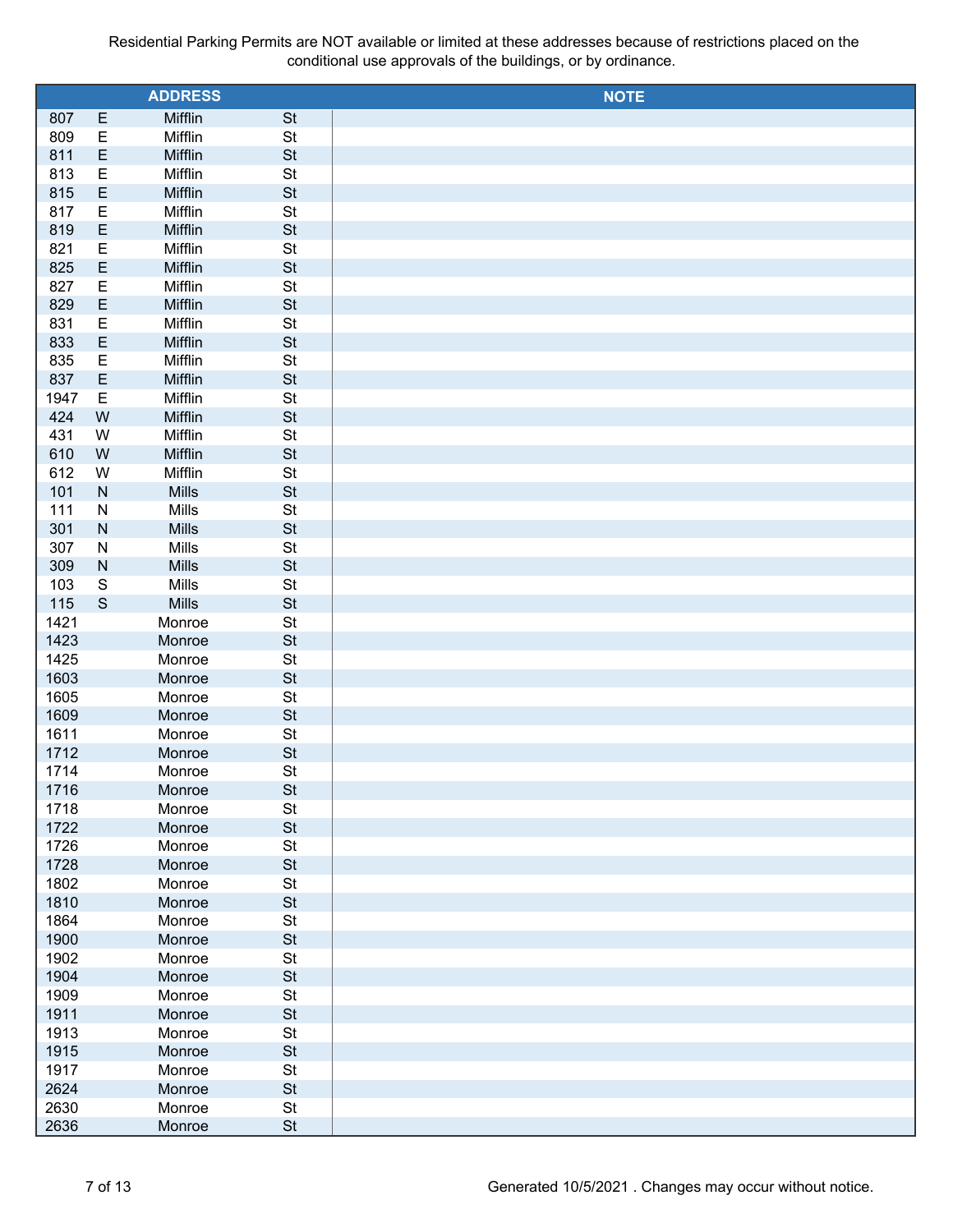|                |                | <b>ADDRESS</b>       |                 | <b>NOTE</b>                                                                        |
|----------------|----------------|----------------------|-----------------|------------------------------------------------------------------------------------|
| 1013           |                | Mound                | <b>St</b>       |                                                                                    |
| 1015           |                | Mound                | <b>St</b>       |                                                                                    |
| 1129           |                | Mound                | <b>St</b>       |                                                                                    |
| 1201           |                | Mound                | <b>St</b>       |                                                                                    |
| 1205           |                | Mound                | <b>St</b>       |                                                                                    |
| 1207           |                | Mound                | <b>St</b>       |                                                                                    |
| 1209           |                | Mound                | <b>St</b>       |                                                                                    |
| 1211           |                | Mound                | <b>St</b>       |                                                                                    |
| 1220           |                | Mound                | <b>St</b>       | The combined limit for 1220, 1226, 1228, 1234, and 1236 Mound Street is 9 permits. |
| 1226           |                | Mound                | <b>St</b>       | The combined limit for 1220, 1226, 1228, 1234, and 1236 Mound Street is 9 permits. |
| 1228           |                | Mound                | <b>St</b>       | The combined limit for 1220, 1226, 1228, 1234, and 1236 Mound Street is 9 permits. |
| 1234           |                | Mound                | <b>St</b>       | The combined limit for 1220, 1226, 1228, 1234, and 1236 Mound Street is 9 permits. |
| 1236           |                | Mound                | <b>St</b>       | The combined limit for 1220, 1226, 1228, 1234, and 1236 Mound Street is 9 permits. |
| 435            | ${\sf N}$      | Murray               | <b>St</b>       |                                                                                    |
| 439            | ${\sf N}$      | Murray               | <b>St</b>       |                                                                                    |
| $\overline{2}$ | ${\sf N}$      | Park                 | <b>St</b>       |                                                                                    |
| 4              | N              | Park                 | <b>St</b>       |                                                                                    |
| 432            | $\mathsf S$    | Park                 | <b>St</b>       |                                                                                    |
| 444            | $\mathbb S$    | Park                 | <b>St</b>       | The combined limit for 902 S Drake St and 444 S Park St is 15 permits.             |
| 801            | $\mathsf{S}$   | Park                 | <b>St</b>       |                                                                                    |
| 803            | S              | Park                 | <b>St</b>       |                                                                                    |
| 805            | $\mathbb S$    | Park                 | <b>St</b>       |                                                                                    |
| 807            | S              | Park                 | <b>St</b>       |                                                                                    |
| 809            | $\mathsf S$    | Park                 | <b>St</b>       |                                                                                    |
| 812            | S              | Park                 | <b>St</b>       |                                                                                    |
| 818            | $\mathbb S$    | Park                 | <b>St</b>       |                                                                                    |
| 820            | S              | Park                 | <b>St</b>       |                                                                                    |
| 830            | $\mathsf{S}$   | Park                 | <b>St</b>       |                                                                                    |
| 1004           | $\mathbb S$    | Park                 | <b>St</b>       |                                                                                    |
| 1008           | $\mathsf S$    | Park                 | <b>St</b>       |                                                                                    |
| 1012           | S              | Park                 | <b>St</b>       |                                                                                    |
| 1016           | $\mathsf S$    | Park                 | <b>St</b>       |                                                                                    |
| 1020           | $\mathbb S$    | Park                 | <b>St</b>       |                                                                                    |
| 1022           | $\mathbb S$    | Park                 | <b>St</b>       |                                                                                    |
| 1024           | $\mathbb S$    | Park                 | <b>St</b>       |                                                                                    |
| 1026           | S              | Park                 | <b>St</b>       |                                                                                    |
| 1028           | $\mathbf S$    | Park                 | <b>St</b>       |                                                                                    |
| 1252           | ${\mathsf S}$  | Park                 | <b>St</b>       |                                                                                    |
| 8              | N              | Paterson             | St              |                                                                                    |
| 18<br>28       | ${\sf N}$<br>N | Paterson<br>Paterson | <b>St</b><br>St |                                                                                    |
| 315            | $\mathbf S$    | Paterson             | <b>St</b>       |                                                                                    |
| 202            | ${\mathsf S}$  | Pinckney             | St              |                                                                                    |
| 216            | $\mathbf S$    | Pinckney             | <b>St</b>       |                                                                                    |
| 230            | ${\mathsf S}$  | Pinckney             | St              |                                                                                    |
| 244            | $\mathbf S$    | Pinckney             | <b>St</b>       |                                                                                    |
| 41             | ${\sf N}$      | Randall              | Ave             |                                                                                    |
| 43             | ${\sf N}$      | Randall              | Ave             |                                                                                    |
| 45             | N              | Randall              | Ave             |                                                                                    |
| 47             | ${\sf N}$      | Randall              | Ave             |                                                                                    |
| 902            |                | Regent               | <b>St</b>       |                                                                                    |
| 904            |                | Regent               | <b>St</b>       |                                                                                    |
| 906            |                | Regent               | <b>St</b>       |                                                                                    |
| 2224           |                | Regent               | <b>St</b>       |                                                                                    |
| 710            |                | Ridge                | <b>St</b>       |                                                                                    |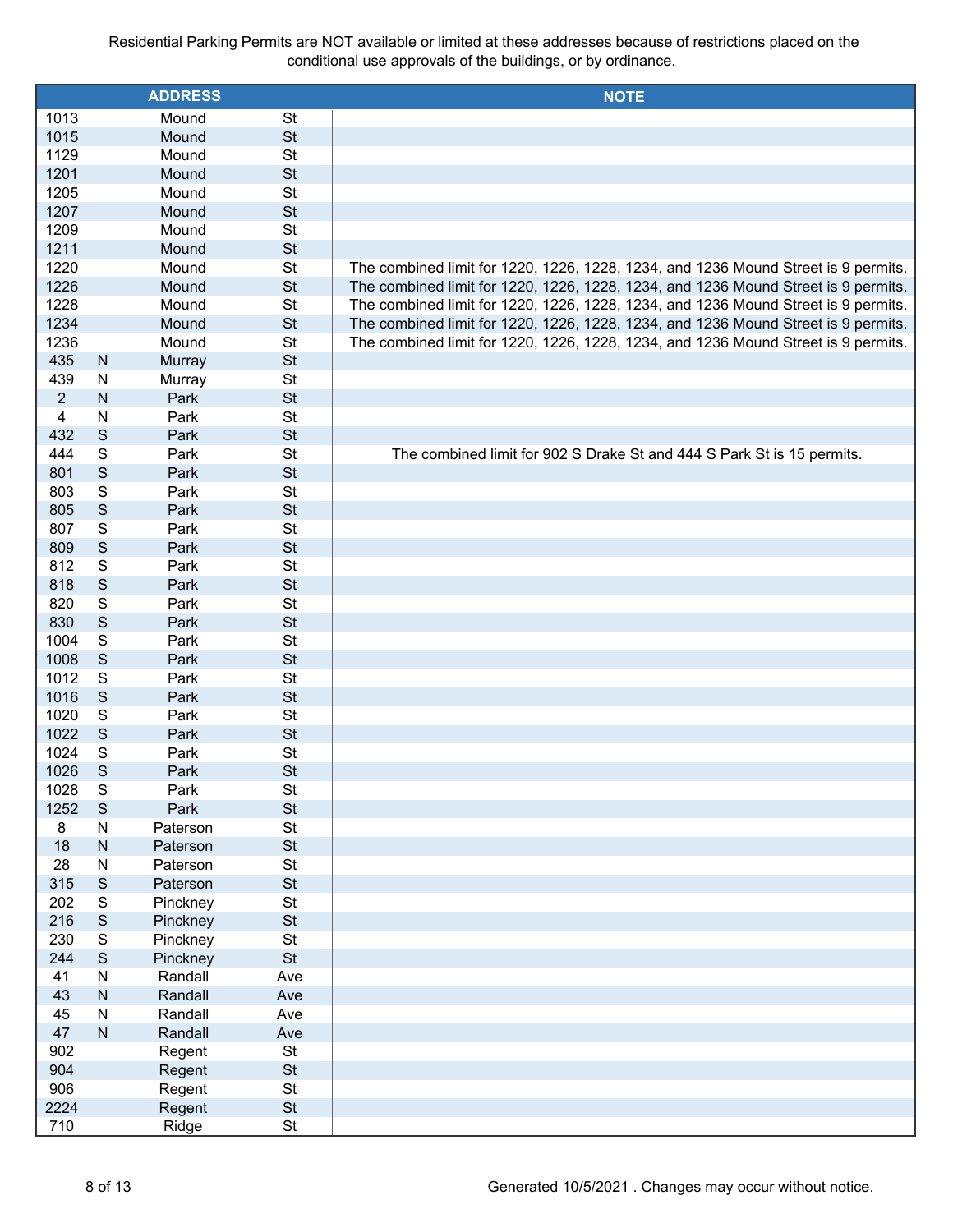|                  |             | <b>ADDRESS</b>           |                 | <b>NOTE</b> |
|------------------|-------------|--------------------------|-----------------|-------------|
| 22               | ${\sf N}$   | Second                   | <b>St</b>       |             |
| 205              | ${\sf N}$   | Segoe                    | Rd              |             |
| 629              | $\mathsf S$ | Spooner                  | St              |             |
| 1002             |             | Spring                   | <b>St</b>       |             |
| 1008             |             | Spring                   | St              |             |
| 1010             |             | Spring                   | <b>St</b>       |             |
| 1019             |             | Spring                   | St              |             |
| 1038             |             | Spring                   | <b>St</b>       |             |
| 1040             |             | Spring                   | St              |             |
| 1216             |             | Spring                   | <b>St</b>       |             |
| 1224             |             | Spring                   | St              |             |
| 1317             |             | Spring                   | <b>St</b>       |             |
| 1323             |             | Spring                   | St              |             |
| 1327             |             | Spring                   | <b>St</b><br>St |             |
| 222              |             | State                    | <b>St</b>       |             |
| 224<br>505       |             | State<br>State           | St              |             |
| 551              |             | State                    | <b>St</b>       |             |
| 555              |             | State                    | St              |             |
| 559              |             | State                    | <b>St</b>       |             |
| 563              |             | State                    | St              |             |
| 567              |             | State                    | <b>St</b>       |             |
| 571              |             | State                    | St              |             |
| 575              |             | State                    | <b>St</b>       |             |
| 579              |             | State                    | St              |             |
| 583              |             | State                    | <b>St</b>       |             |
| 630              |             | Stockton                 | Ct              |             |
| 632              |             | Stockton                 | Ct              |             |
| 107              |             | Sutherland               | Ct              |             |
| 304              | ${\sf N}$   | Third                    | St              |             |
| $\mathbf{1}$     |             | University               | Sq              |             |
| $\overline{c}$   |             | University               | Sq              |             |
| $\sqrt{3}$       |             | University               | Sq              |             |
| $\overline{5}$   |             | University               | Sq              |             |
| $\,6\,$          |             | University               | Sq              |             |
| $\overline{7}$   |             | University               | Sq              |             |
| $\,8\,$          |             | University               | Sq              |             |
| $\boldsymbol{9}$ |             | University               | Sq              |             |
| 12               |             | University               | Sq              |             |
| 13               |             | University               | Sq              |             |
| 14               |             | University               | Sq              |             |
| 15               |             | University               | Sq              |             |
| 16               |             | University               | Sq              |             |
| 17               |             | University               | Sq              |             |
| 18               |             | University               | Sq              |             |
| 19               |             | University               | Sq              |             |
| 20<br>21         |             | University               | Sq              |             |
| 22               |             | University<br>University | Sq<br>Sq        |             |
| 29               |             | University               |                 |             |
| 31               |             | University               | Sq<br>Sq        |             |
| 33               |             | University               | Sq              |             |
| 34               |             | University               | Sq              |             |
| 35               |             | University               | Sq              |             |
| 37               |             | University               | Sq              |             |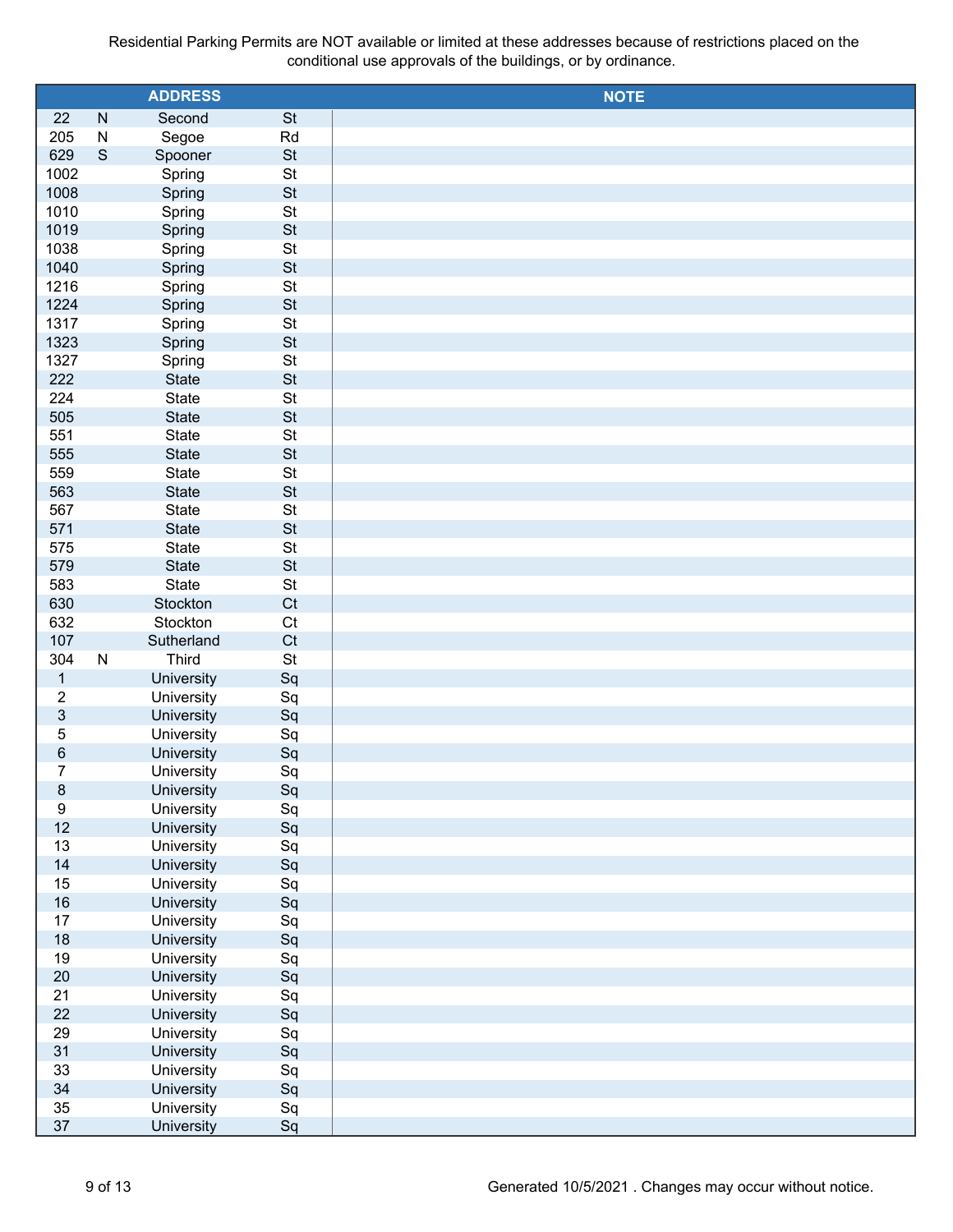|              | <b>ADDRESS</b>           |            | <b>NOTE</b>                                       |
|--------------|--------------------------|------------|---------------------------------------------------|
| 38           | University               | Sq         |                                                   |
| 39           | University               | Sq         |                                                   |
| 40           | University               | Sq         |                                                   |
| 56           | University               | Sq         |                                                   |
| 58           | University               | Sq         |                                                   |
| 60           | University               | Sq         |                                                   |
| 62           | University               | Sq         |                                                   |
| 63           | University               | Sq         |                                                   |
| 73           | University               | Sq         |                                                   |
| 74           | University               | Sq         |                                                   |
| 75           | University               | Sq         |                                                   |
| 77           | University               | Sq         |                                                   |
| 79           | University               | Sq         |                                                   |
| 80           | University               | Sq         |                                                   |
| 502          | University               | Ave        |                                                   |
| 504          | University               | Ave        |                                                   |
| 506          | University               | Ave        |                                                   |
| 508          | University               | Ave        |                                                   |
| 515          | University               | Ave        |                                                   |
| 521          | University               | Ave        |                                                   |
| 523          | University               | Ave        |                                                   |
| 525          | University               | Ave        |                                                   |
| 527          | University               | Ave        |                                                   |
| 630          | University               | Ave        |                                                   |
| 632          | University               | Ave        |                                                   |
| 636          | University               | Ave        |                                                   |
| 638          | University               | Ave        |                                                   |
| 640          | University               | Ave        |                                                   |
| 701          | University               | Ave        |                                                   |
| 703          | University               | Ave        |                                                   |
| 745          | University               | Ave        |                                                   |
| 771          | University               | Ave        |                                                   |
| 773          | University               | Ave        |                                                   |
| 777          | University               | Ave        |                                                   |
| 781          | University               | Ave        |                                                   |
| 785          | University               | Ave        |                                                   |
| 789          | University               | Ave        |                                                   |
| 795<br>799   | University               | Ave        |                                                   |
|              | University               | Ave        |                                                   |
| 1001<br>1815 | University<br>University | Ave        |                                                   |
| 1909         | University               | Ave<br>Ave | Limited to 6 permits; letter from house required. |
| 2110         | University               | Ave        |                                                   |
| 2308         | University               | Ave        |                                                   |
| 2309         | University               | Ave        |                                                   |
| 2355         | University               | Ave        |                                                   |
| 2375         | University               | Ave        |                                                   |
| 2379         | University               | Ave        |                                                   |
| 2383         | University               | Ave        |                                                   |
| 2505         | University               | Ave        |                                                   |
| 2510         | University               | Ave        |                                                   |
| 2512         | University               | Ave        |                                                   |
| 2514         | University               | Ave        |                                                   |
| 2516         | University               | Ave        |                                                   |
| 2520         | University               | Ave        |                                                   |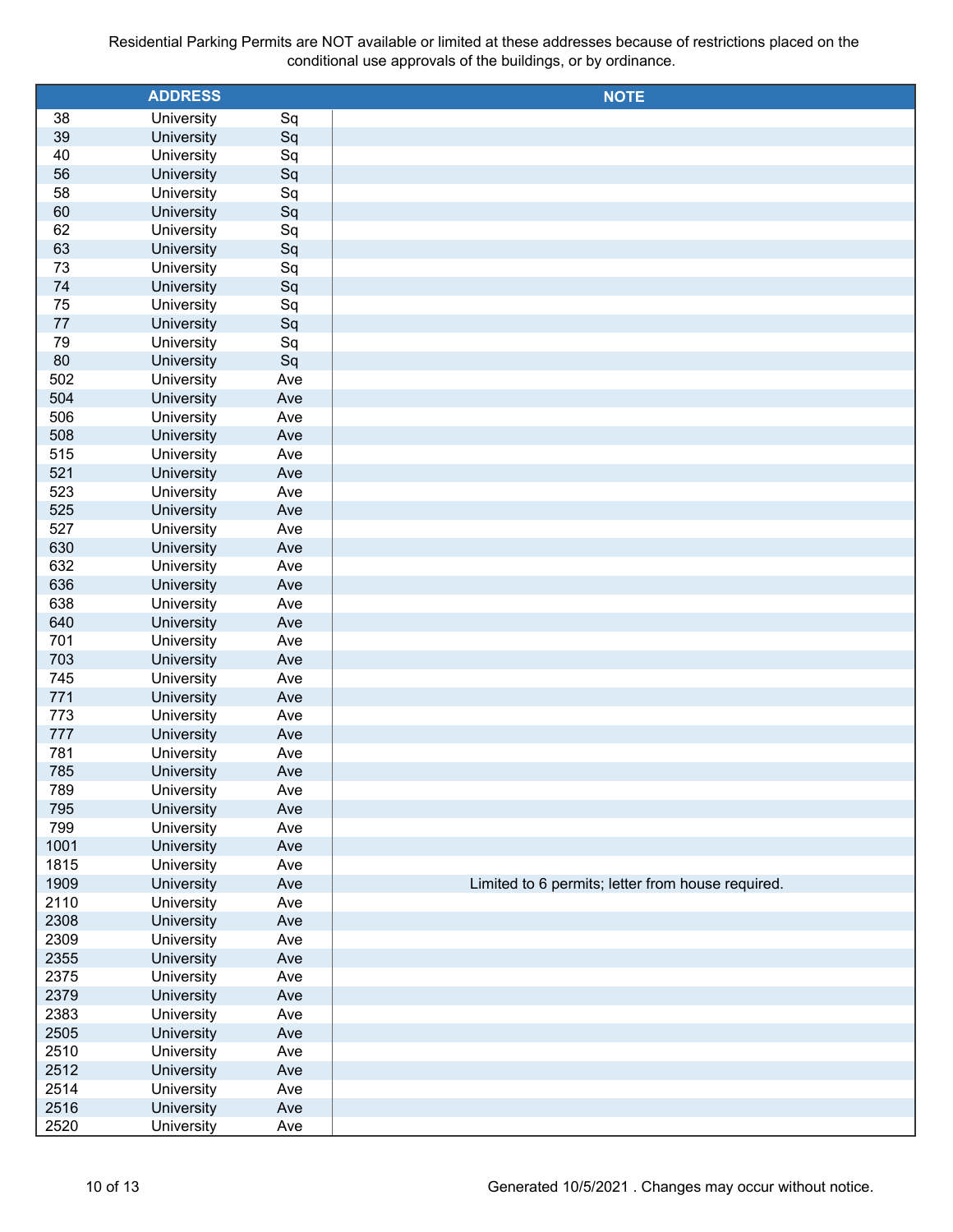|              |             | <b>ADDRESS</b>           |            | <b>NOTE</b> |
|--------------|-------------|--------------------------|------------|-------------|
| 2522         |             | University               | Ave        |             |
| 2525         |             | University               | Ave        |             |
| 2526         |             | University               | Ave        |             |
| 2528         |             | University               | Ave        |             |
| 2530         |             | University               | Ave        |             |
| 2532         |             | University               | Ave        |             |
| 2536         |             | University               | Ave        |             |
| 2538         |             | University               | Ave        |             |
| 2540         |             | University               | Ave        |             |
| 2544         |             | University               | Ave        |             |
| 2550         |             | University               | Ave        |             |
| 2560         |             | University               | Ave        |             |
| 2585         |             | University               | Ave        |             |
| 2605         |             | University               | Ave        |             |
| 2609         |             | University               | Ave        |             |
| 2611         |             | University               | Ave        |             |
| 2903         |             | University               | Ave        |             |
| 2905         |             | University               | Ave        |             |
| 2907         |             | University<br>University | Ave        |             |
| 2909<br>2911 |             | University               | Ave<br>Ave |             |
| 2913         |             | University               | Ave        |             |
| 302          | E           | Washington               | Ave        |             |
| 408          | E           | Washington               | Ave        |             |
| 630          | E           | Washington               | Ave        |             |
| 750          | E           | Washington               | Ave        |             |
| 756          | E           | Washington               | Ave        |             |
| 810          | E           | Washington               | Ave        |             |
| 818          | E           | Washington               | Ave        |             |
| 822          | E           | Washington               | Ave        |             |
| 828          | E           | Washington               | Ave        |             |
| 834          | E           | Washington               | Ave        |             |
| 846          | E           | Washington               | Ave        |             |
| 1216         | E           | Washington               | Ave        |             |
| 1222         | E           | Washington               | Ave        |             |
| 1228         | Ε           | Washington               | Ave        |             |
| 1322         | $\mathsf E$ | Washington               | Ave        |             |
| 1324         | $\mathsf E$ | Washington               | Ave        |             |
| 1946         | $\mathsf E$ | Washington               | Ave        |             |
| 1948         | $\mathsf E$ | Washington               | Ave        |             |
| 301          | W           | Washington               | Ave        |             |
| 303          | W           | Washington               | Ave        |             |
| 305          | W           | Washington               | Ave        |             |
| 307          | W           | Washington               | Ave        |             |
| 309          | W           | Washington               | Ave        |             |
| 311          | W           | Washington               | Ave        |             |
| 315          | W           | Washington               | Ave        |             |
| 317          | W           | Washington               | Ave        |             |
| 321          | W           | Washington               | Ave        |             |
| 325<br>327   | W<br>W      | Washington<br>Washington | Ave<br>Ave |             |
| 329          | W           | Washington               | Ave        |             |
| 333          | W           | Washington               | Ave        |             |
| 402          | W           | Washington               | Ave        |             |
| 404          | W           | Washington               | Ave        |             |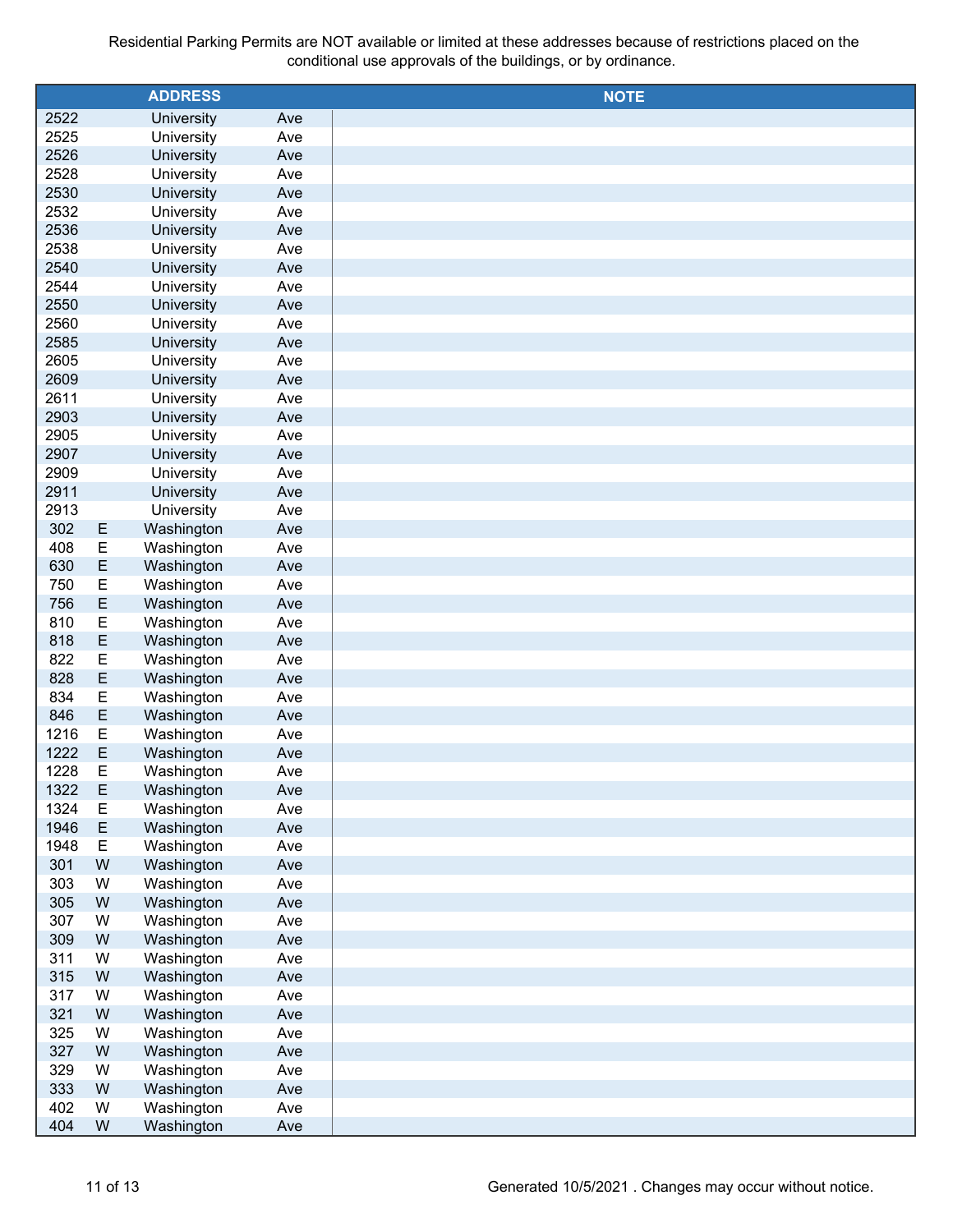|      |              | <b>ADDRESS</b> |                |             |
|------|--------------|----------------|----------------|-------------|
|      |              |                |                | <b>NOTE</b> |
| 423  | W            | Washington     | Ave            |             |
| 425  | W            | Washington     | Ave            |             |
| 510  | W            | Washington     | Ave            |             |
| 601  | W            | Washington     | Ave            |             |
| 605  | W            | Washington     | Ave            |             |
| 622  | W            | Washington     | Ave            |             |
| 624  | W            | Washington     | Ave            |             |
| 640  | W            | Washington     | Ave            |             |
| 644  | W            | Washington     | Ave            |             |
| 646  | W            | Washington     | Ave            |             |
| 648  | W            | Washington     | Ave            |             |
| 15   |              | Washington     | PI             |             |
| 19   |              | Washington     | P <sub>1</sub> |             |
| 23   |              | Washington     | PI             |             |
| 27   |              | Washington     | P <sub>1</sub> |             |
| 31   |              | Washington     | PI             |             |
| 35   |              | Washington     | P <sub>1</sub> |             |
| 43   |              | Washington     | PI             |             |
| 45   |              | Washington     | P <sub>1</sub> |             |
| 51   |              | Washington     | PI             |             |
| 27   | $\mathsf{N}$ | Webster        | <b>St</b>      |             |
| 1730 |              | West Lawn      | Ave            |             |
| 1732 |              | West Lawn      | Ave            |             |
| 1801 |              | West Lawn      | Ave            |             |
| 1821 |              | West Lawn      | Ave            |             |
| 1823 |              | West Lawn      | Ave            |             |
| 704  |              | Williamson     | <b>St</b>      |             |
| 720  |              | Williamson     | <b>St</b>      |             |
| 722  |              | Williamson     | <b>St</b>      |             |
| 724  |              | Williamson     | <b>St</b>      |             |
| 730  |              | Williamson     | <b>St</b>      |             |
| 739  |              | Williamson     | <b>St</b>      |             |
| 800  |              | Williamson     | <b>St</b>      |             |
| 801  |              | Williamson     | <b>St</b>      |             |
| 802  |              | Williamson     | <b>St</b>      |             |
|      |              | Williamson     | <b>St</b>      |             |
| 803  |              |                |                |             |
| 804  |              | Williamson     | <b>St</b>      |             |
| 808  |              | Williamson     | <b>St</b>      |             |
| 820  |              | Williamson     | St             |             |
| 821  |              | Williamson     | <b>St</b>      |             |
| 824  |              | Williamson     | <b>St</b>      |             |
| 902  |              | Williamson     | <b>St</b>      |             |
| 904  |              | Williamson     | <b>St</b>      |             |
| 1248 |              | Williamson     | <b>St</b>      |             |
| 1250 |              | Williamson     | St             |             |
| 1252 |              | Williamson     | <b>St</b>      |             |
| 1254 |              | Williamson     | St             |             |
| 30   | Ε            | Wilson         | <b>St</b>      |             |
| 151  | E            | Wilson         | St             |             |
| 316  | E            | Wilson         | <b>St</b>      |             |
| 320  | E            | Wilson         | St             |             |
| 324  | E            | Wilson         | <b>St</b>      |             |
| 330  | Ε            | Wilson         | St             |             |
| 451  | W            | Wilson         | <b>St</b>      |             |
| 622  | W            | Wilson         | St             |             |